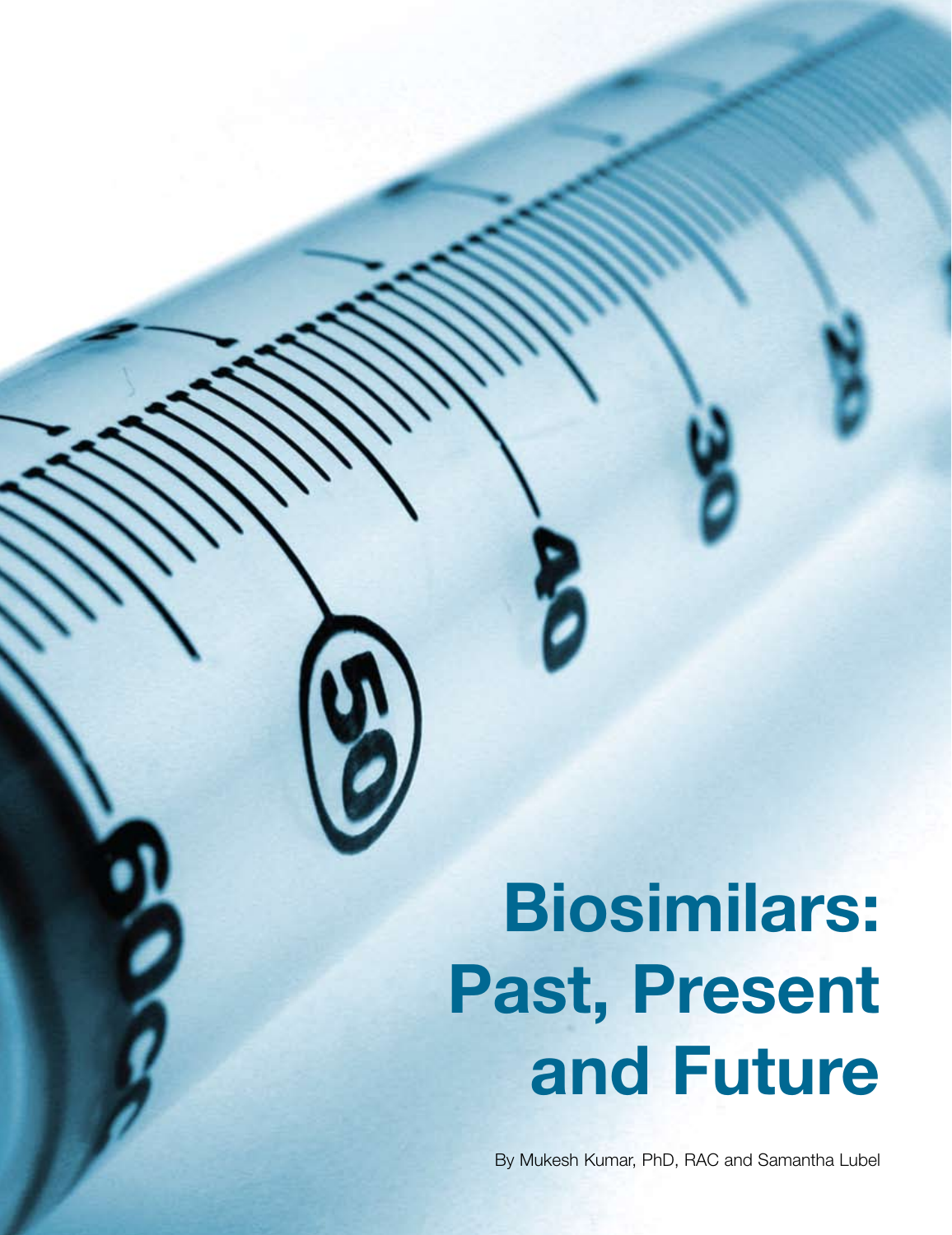Facing steep increases in healthcare costs, US legislators are making a concerted effort to find new ways to reduce them. One approach targets the high cost of biologics. Biologics are typically very expensive. While justifications for their price tags include the high cost of development and manufacture, higher risk of failure and limited markets, a key reason is lack of competition. Unlike drugs, there is no regula tory pathway for approval of generic versions of biologics in the US. Hence, a biologic can survive in the market for a longer time without fear of cheaper competitors.

Generic drug prices are much less than innovator drugs due to their lower cost of manufacture and marketing. Therefore, it is assumed that the availability of more generic drugs can reduce overall costs. Creating a similar regulatory pathway for generic biologics is expected to reduce consumer costs and expand patient access to these therapies as well. However, the effort to create regulatory pathways for generic or similar versions of biologics has been fraught with one issue after another, from scientific and financial to political. Over time, the term "biogeneric" has been replaced by more politically correct terms such as "biosimilar" or "follow-on biologic" (FOB). This article discusses the past, present and future of biosimilars or FOBs. More specifically, it reviews the regulatory history, new proposed development pathways, realities and myths about biosimilars, the politics involved and, finally, what the future holds.

# Generic Drugs Are Well Received by Patients and Regulators

The safety and efficacy of generic drugs are recognized, as is their substitution for their innovator drugs. A generic version of a drug is interchangeable at the pharmacy level, meaning that a pharmacist can dispense a generic drug instead of a brand-name product without needing a separate prescription. Usually, both patients and insurance companies prefer generic drugs because of their lower cost.

Generic drugs go through an abbreviated review process: the US Food and Drug Administration (FDA) requires only bioavailability and bioequivalence (BA/BE) studies in humans comparing the generic product to the innovator. The safety and efficacy of the generic drug are assumed based on studies conducted for the innovator product, to which FDA can refer to without needing permission from the innovator drug manufacturer provided no patents are infringed. As a result, generic drugs take far less time to develop and require less financial investment, leading to the lower costs. Also, because the generic drug benefits from the established market for the innovator product, no separate marketing is required. For any given innovator product, there may be multiple generic versions. The increased competition for market share reduces the retail price even further. Generic drugs have about 25 years of regulatory history and there now are roughly 25 times more generic approvals by FDA than new drug approvals. Generic drugs account for about 65% of the US pharmaceutical market, which is the world's largest generic drug market with 45% of global sales. 1

For all of these reasons, a process to create follow-on versions of biologics is very attractive to all stake holders: the generics industry, the insurance industry, consumers and legislators.

## Biosimilars Are Not Generic **Biologics**

Unlike drugs, which are well-defined molecules, it is very hard to create a similar product for biologics. Because they are derived from liv ing organisms using biological processes, very minor changes in the process could lead to major changes in the product. Biologics generally exhibit high molecular complexity and may be quite sensitive to manufacturing process changes. It is often stated that for biologics, "the process is the product." There is a strong debate in the scientific community about whether technology exists to create and validate a copy of a product made through complex biological processes.

In the beginning of this debate, the term "biogeneric" was used by proponents of copies of biologic products. They assumed that generic versions of biologics could be created by following a regulatory pathway very similar to that for generic drugs. Biogenerics approval would require only BA/BE studies comparing them to the innovator product, and would be substitutable at the pharmacist level. Over time, it became clear that neither the scientific community nor FDA was comfortable designating a biogeneric as a substitutable replacement for the innovator product.

The science to fully characterize most biolog ics is questionable at best. Large proteins cannot be chemically synthesized outside living cells with accurate folding and side groups. Complex biological processes can best be replicated only in living organisms. The innovator biologics go through an extensive process that includes characterization of the growth conditions for liv ing organisms, harvesting the active ingredient, purification, stabilization, packaging and storage.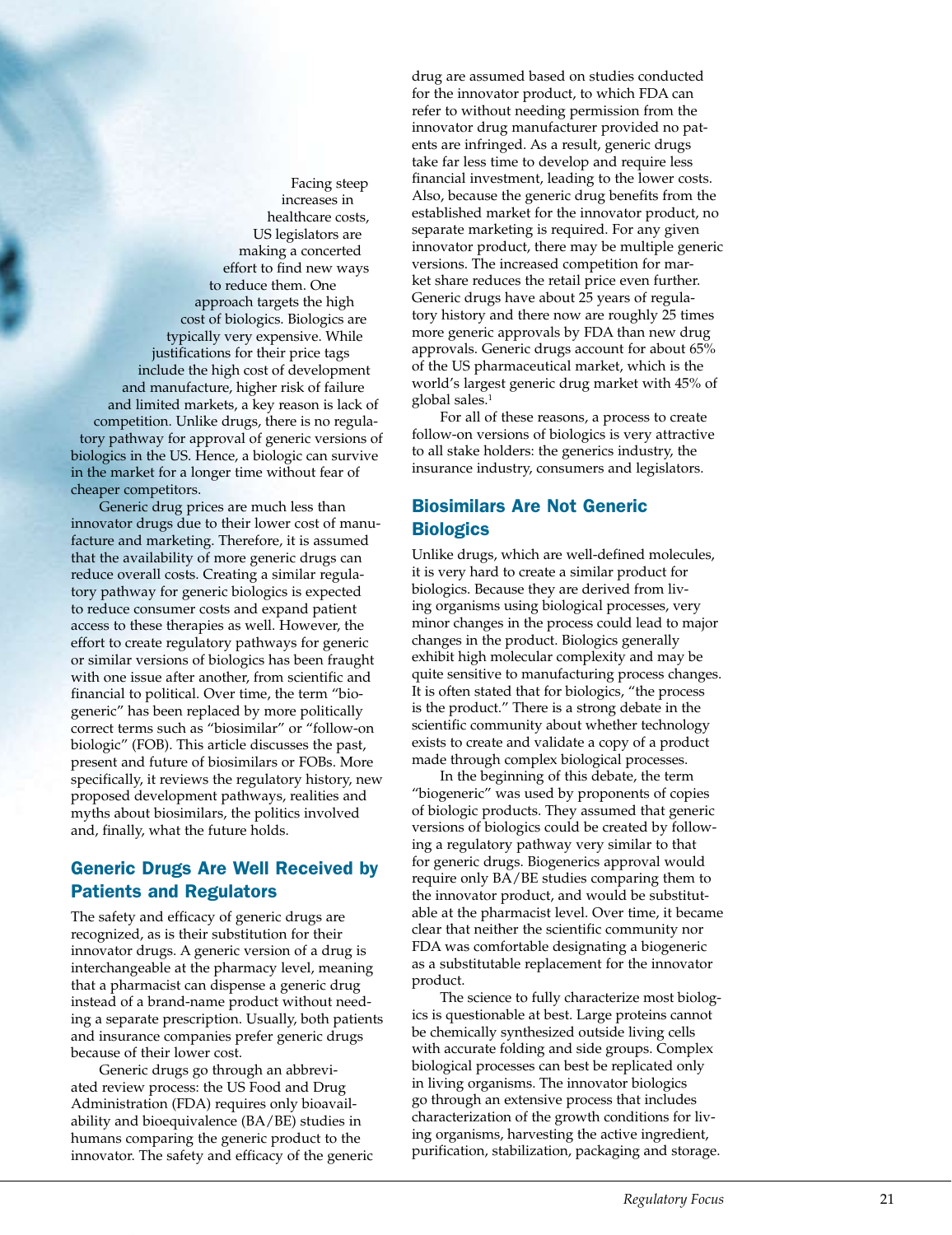Many of these steps are not described in patents but instead are protected as proprietary trade secrets. FDA is not allowed to publicly disclose this information. Hence, the process of reverse engineering these products without the help of the original manufacturer also includes extensive recharacterization of all the processes, valida tion and retesting (clinical and nonclinical trials) before the product can be considered similar. That makes it virtually impossible to make an inter changeable substitute. Therefore, over time, the term biogeneric has been replaced by biosimilar or FOB to emphasize that while these products are similar to the innovator product, they cannot be considered analogous to generic drugs.

All stakeholders have now accepted the term biosimilar or FOB indicating a general understanding that generic biologics are neither possible nor desired at this time, due to the many scientific and regulatory issues involved. Instead, current efforts are focused on developing a formal regulatory pathway for approval of biosimilars in the US.

#### FDA Has Approved Biosimilars

In the US, biologics are regulated under the *Public Health Service* Act (*PHS Act*) and, thus, differently than chemical drugs. Although there are similar regulatory processes, such as IND applications, for biologics, there are also many differences, for example no review processes are defined for biologic products that are copies of existing products. Every biologic is considered new and is regulated as such. Hence, applications for biologics similar to existing products are reviewed by FDA as though they are brand-new products. There are cases where FDA has waived specific clinical and nonclinical studies, on a case-by-case basis, if there is sufficient justification based on information available in the public domain. 2 To date, FDA has approved between 15 and 20 biosimilar products using this approach. 2 Most of the approved applications for similar biologics required clinical studies, comparability studies and safety and efficacy studies, as well as extensive chemistry, manufacturing and controls (CMC) characterization information. None of these products is considered substitutable; all require a product-specific prescription.

The first formal regulatory pathway for biosimilars was proposed by the European Medicines Agency. In its *Guidance Document on Similar Biological Medicinal Products*, released in 2005, 3 the agency proposed approving similar biological products based on comparability data and reduced clinical and preclinical evidence provided the following conditions are met:

- These products will be considered similar, not identical to innovator biologics.
- Studies of comparability to innovator products, along with complete CMC information, must be submitted for review.
- Similar products will be considered only for well-characterized products, such as single protein products, but not for vaccines, allergens or multi-active ingredient products.
- Biosimilars will not be substitutable for innovator products.

The European regulatory pathway does not create substitutable biosimilars, but product dossiers include a review package much more like one for a new product than for a generic one. FDA has repeatedly defended its current policy of case-by-case application review, citing lack of legislation to support a formal process for biosimilars or FOBs. Both FDA and the European Medicines Agency treat biosimilar products as innovator products while granting waivers from certain clinical and nonclinical studies when appropriately justified.

## A Formal Regulatory Process for Biosimilars Has Been Proposed

Since 2006, several bills have been proposed in the US Congress to create a formal regulatory pathway for biosimilars. Most include similar review processes and give FDA discretionary power to determine what studies are required to support a biosimilar application on a caseby-case basis. However, they differ in the length of market exclusivity offered to the innovator product. Market exclusivity is considered one of the most important incentives offered by US regulations: its provisions prevent competing products from being introduced onto the market for a certain period after the innovator product is approved, regardless of patent status. For drugs, market exclusivity varies from three to seven years (three years for 505(b)(2) products, five years for new chemical entities and seven years for orphan products). For biologics, five to 14 years of market exclusivity before biosimilars can be introduced in the market have been proposed. At present, there seems to be agreement on about 12 years of market exclusivity for biologics. Recently, the pending biosimilar bills were merged with the healthcare reform bills in both the House of Representatives and the Senate. However, due to the political issues involved with healthcare reform, there is a move to try to pass the biosimilar legislation by itself as originally proposed.

The proposed pathway for biosimilar review is very much like that for 505(b)(2) drug products. The biosimilar product sponsor would be required to provide complete chemistry information comparing it to the innovator product. FDA might request additional characterization information on a case-by-case basis, based on its experience with the innovator product. Initially, only biosimilars for simpler, well-characterized biologics such as single or few protein formulations would be allowed. However, with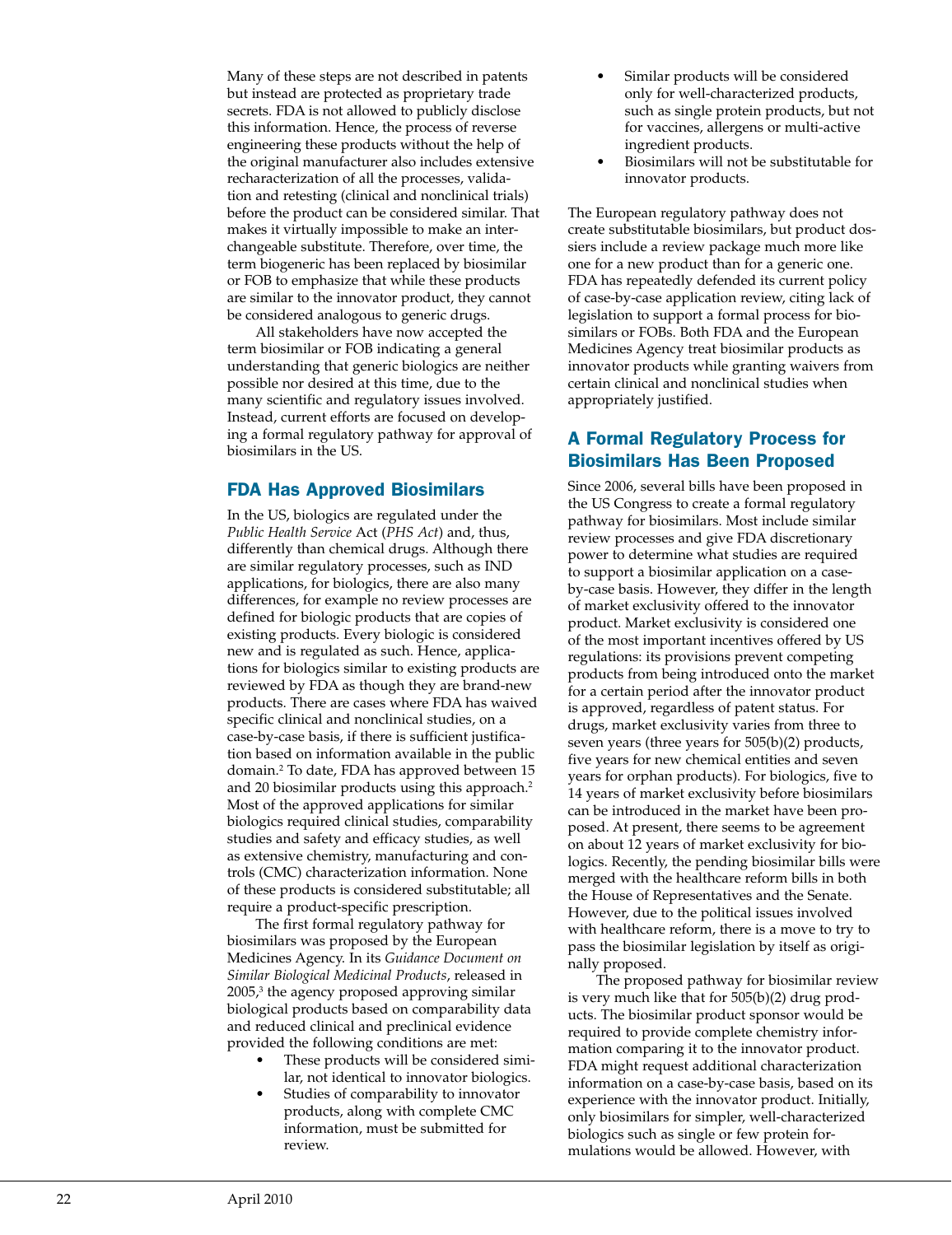increasing regulatory experience, more-complex products might also be pursued.

The sponsor for a given biosimilar product would be allowed to claim FDA's previous findings of safety and efficacy for the reference product; however, in addition to BA/BE studies, FDA would mostly likely require additional clinical and nonclinical studies in support of the biosimilar. Just like a 505(b)(2) drug product, the biosimilar could claim additional benefits over the innovator product and would not be considered substitutable for the innovator reference product. For this reason, the biosimilar product sponsor would have to launch an independent marketing campaign to encourage doctors to specifically prescribe the biosimilar.

As with generic drugs, the first biosimilar to be approved would have market exclusivity (currently proposed to be about a year) over other biosimilars for the same reference product.

There are many intellectual property issues concerning biologics that would affect biosimilars. Most biologics are covered by multiple patents. A sponsor is unable to begin developing a biosimilar product until all patents on the innovator product have expired. Additional challenges are introduced if the manufacturing processes are covered by trade secrets or involve proprietary information. If a trade secret is used in a process, FDA can never use that information to approve another product. So, the biosimilar developers would have to develop their own processes without the benefit of help from FDA about innovator product trade secrets.

## Benefits of a Formal Biosimilar Regulatory Pathway are **Questionable**

While there is general agreement that a formal regulatory pathway for creating biosimilars will eliminate existing legal ambiguity for sponsors, the tangible benefits of these products to patients and sponsors are questionable at best. For consumers and legislators, biosimilars hold the promise of a lower-cost alternative to expensive biologics. There have been several analyses by academic centers, industry groups and government groups such as the Government Accountability Office and the Federal Trade Commission indicating varying financial benefits of biosimilars in reducing healthcare costs. Estimated cost reductions range from \$4 billion to \$70 billion over 10 years.

For the developers, the regulatory require ments for biosimilars could vary extensively based on FDA's experience with the innovator biologic. This means that the process of creating a biosimilar will most certainly be much longer and more expensive than for a generic drug. It would involve a much larger investment of time and financial resources and carry a much higher risk of failure than for conventional generic drugs. A manufacturer would not only require expensive

chemical and biological characterization but also need to conduct several long clinical and nonclin ical studies just like those for new products. The need for a marketing campaign would add to the cost of doing business. Hence, the cost to patients is expected to be not much lower than that of the innovator product. Estimates of cost reduction of 10% to 20% for biosimilars have been suggested. However, given the high cost of many biologics, even a modest cost reduction could mean signifi cant savings for patients.

Due to the extensive amount of time and huge investment required to develop biosimilars, only sponsors with significant resources will be able to create such products, leading to much less competition than is usual for generic drugs. Typically, several generic drugs are introduced within a short time after patent expiration of the innovator product, leading to a price depression of up to 80% compared to the innovator product.

For patients, besides the modest price reduction, the major benefit seems to be the availability of alternate therapies leading to greater access to treatments. However, due to the overall hurdles in developing biosimilars, it is expected that only biologics with a large market share will be pursued. This has been evident with several biosimilars being pursued for anemia, interferons and influenza vaccines. Many biologics target indications with smaller market size, i.e., fewer patients. Such biologics would not be attractive to biosimilar sponsors, thereby giving the innovator products unlimited market exclusivity for all practical purposes. This long market exclusivity would allow the innovator companies to develop a much stronger brand and their own improvements to the initial product, thereby constantly maintaining an advantage in the market.

## Practical Strategy for Sponsors of **Biosimilars**

Due to the complexity of current and proposed regulatory processes, sponsors interested in devel oping biosimilars need a comprehensive strategy. A good strategy would include identifying appro priate reference products to target, developing regulatory expertise specifically in understanding the FDA review process and developing scien tific expertise in the characterization of the active ingredients and the final product. Companies should be prepared for a higher risk of failure to get marketing approval, in addition to longer development time, greater financial investment and large, complex clinical trials.

A simpler, well-characterized biologic with one or a few ingredients and a well-characterized manufacturing process that can be compared to that of an already approved biologic would be the best candidate. The development strategy, including the studies required, resource allocation and CMC considerations, should be carefully planned. FDA discussions are very